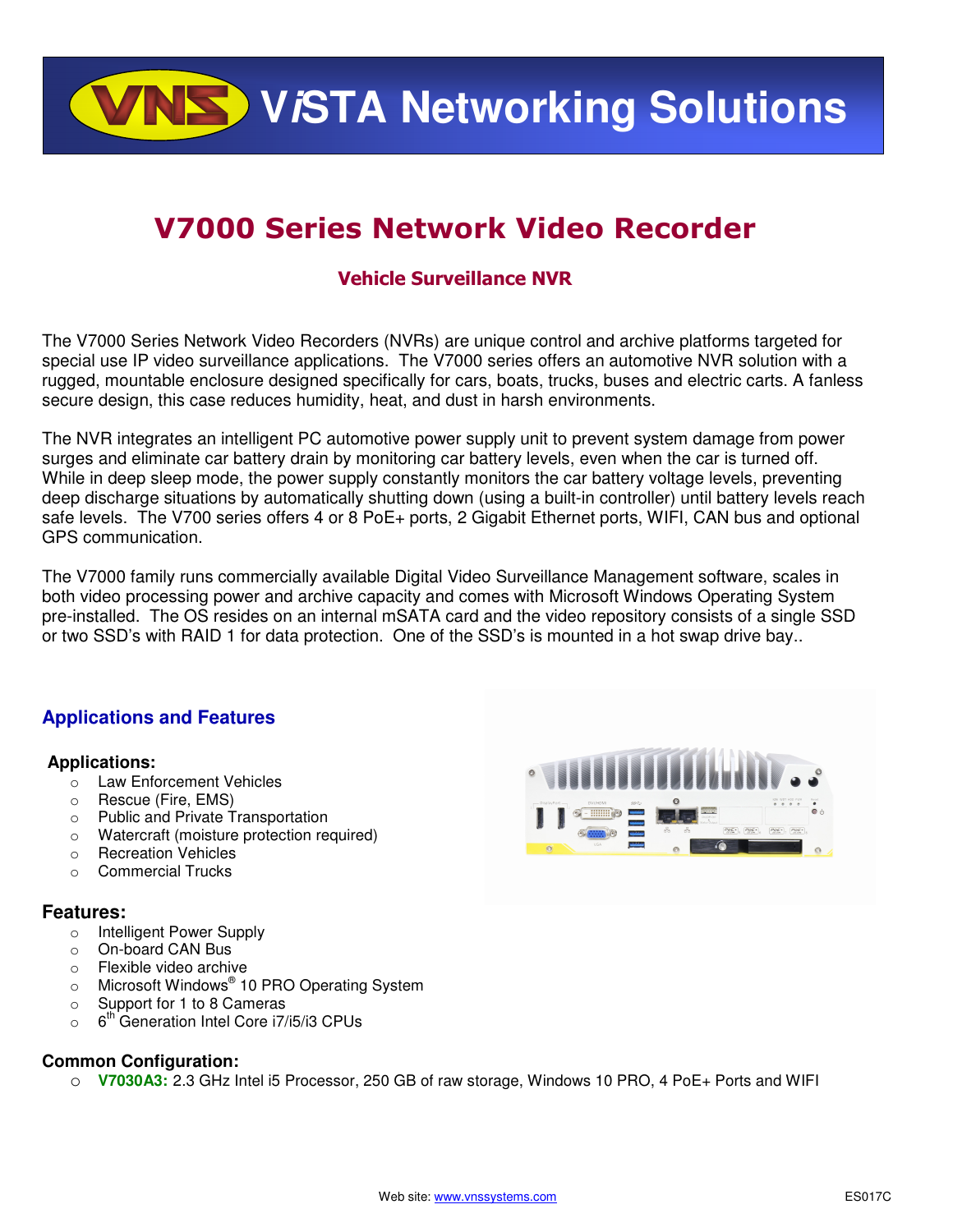**VISTA Networking Solutions** 

# **Specifications:**

#### **SYSTEM**

| Processor               | Intel $6^{th}$ Gen Core $17/15/13$ |
|-------------------------|------------------------------------|
| <b>Internal Memory</b>  | 8GB to 32GB DDR RAM                |
| <b>Operating System</b> | Windows 10 Professional            |
| Video Archive Capacity  | Up to 512 GB                       |
| Network Interface       | 2 Gigabit RJ-45 (1000Base-T)       |
| Auxiliary Interfaces    | 4 USB 3.0                          |

#### **I/O**

| .                   |                                                  |
|---------------------|--------------------------------------------------|
| CAN                 | CAN 2.0 Support                                  |
| PoE+ (Camera Ports) | 4 or 8 x IEEE 802.3at (25.5W) Gigabit PoE+ Ports |
| Default IP Address  | 192.168.1.166                                    |

#### **POWER-OVER-ETHERNET**

| Camera Ports          | 4 RJ-45 10/100 Mbps Ports                                   |
|-----------------------|-------------------------------------------------------------|
| <b>IEEE Standards</b> | 802.3af PoE Mode B up to 450mA (12.95W) per port            |
| <b>Isolated DIO</b>   | 4x Isolated DI and 4 Isolate DO                             |
| <b>USB</b>            | 4x USB 3.0 ports and 4x USB 2.0 ports                       |
| Video                 | 1x Stacked VGA + DVI-D Connector                            |
|                       | 2x DisplayPort connectors supporting 4K2K resolution        |
| Serial Port           | 2x Software programmable RS-232/422/285 ports (COM1 & Com3) |
|                       | 1x RS232 port (COM2)                                        |

#### **POWER**

| Input<br>ower  | $\sim$ $\sim$ $\sim$<br>$8-35V$<br>` input<br>3-nir<br>tor<br>nınal<br>pluggable<br>block<br>$\overline{\phantom{a}}$<br>teri<br>$\Lambda$ |
|----------------|--------------------------------------------------------------------------------------------------------------------------------------------|
| imina<br>Modes | <b>BIOS</b><br>roaramı<br>---<br>$ -$<br>Via<br>/shutdown<br>neo<br>τır<br>moaes<br>nino<br>ition)                                         |

#### **ENVIRONMENTAL**

| Operating | $-25^{\circ}$ to 70° C (32° to 120° F), 0% to 90% (non-condensing)                                   |
|-----------|------------------------------------------------------------------------------------------------------|
| Storage   | $-40^{\circ}$ to 85 <sup>°</sup> C ( $-40^{\circ}$ to 158 <sup>°</sup> F), 5 to 95% (non-condensing) |
| Vibration | Operating, 5 Grms, 50500 Hz, 3 Axes                                                                  |
| Shock     | Operating, 50 Grms, Half-sine 11 ms duration                                                         |

#### **PHYSICAL**

| Construction        | Extruded aluminum               |
|---------------------|---------------------------------|
| Dimensions          | (HxWxD) 3.11 x 9.45 x 8.86in    |
|                     | (HxWxD) 79 x 240 x 225 mm       |
| Unit Weight (gross) | Approximately 7.7 lbs (3.5 kg.) |

#### **OPTIONS**

| _<br><b>Contract Drives</b> | 、cr<br>spinning<br>hard<br>ditional<br>drive<br>or<br>---<br>. н.<br><b>JOL</b> |
|-----------------------------|---------------------------------------------------------------------------------|
| .<br><br>ш<br>⊶naces        | n o<br>◡                                                                        |